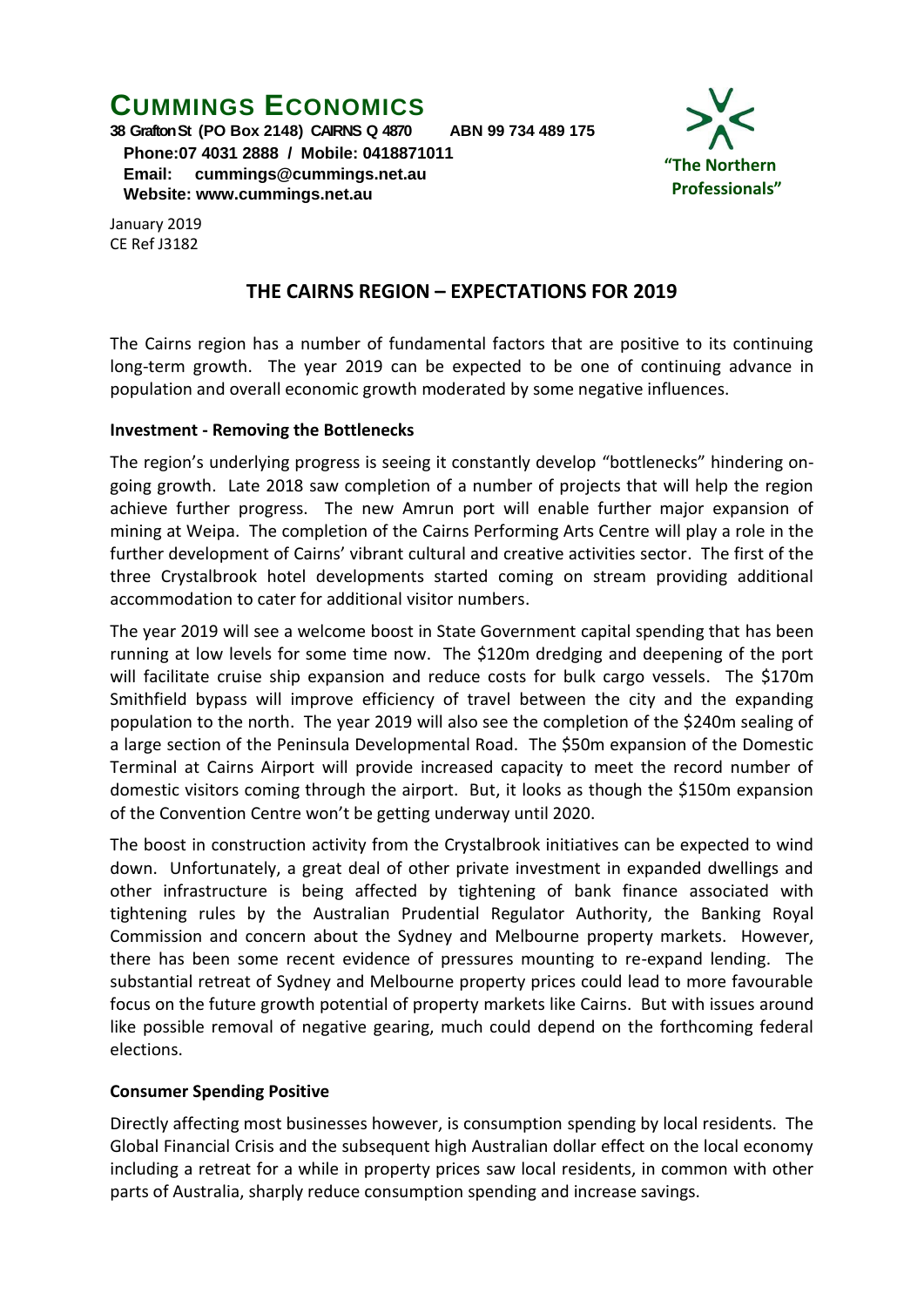However, propensity to spend has been recovering. (Although high insurance and electricity prices have been a negative). It is my expectation that this trend will continue at a local level in 2019 (see Chart 1).

### **Earnings from Outside the Region**

Underlying long-term and to an extent short-term economic trends however, are the region's sectors that earn income from outside the region. Standing behind the major economic growth that has taken place in the region over past decades has been a major expansion in earnings from tourism, primary industries, mining and general trade in goods and services with the near north. By and large, with a continuing reasonably competitive dollar, prospects are overall good for continuing expansion.

After recovering from the high dollar period to record levels (see Chart 2), growth in visitor numbers moderated in 2018, especially from overseas. With the Australian dollar continuing to remain reasonably competitive and additional air services from China and elsewhere, it can be expected that growth will resume in international visitors in 2019 although there is some nervousness about the impact of the slowdown in the Chinese economy on outbound travel. However, it could be expected that relatively slow wages growth and the "wealth effect" of falling house prices in the capital cities, higher airfares and capacity constraints could see some continuing moderation of domestic growth in 2019.

On the agricultural front, sugar prices are low. Although down on two years ago, cattle prices are still reasonable. But overall conditions are looking good for most of the many crops the region now producers and the primary industry's positive impact on the regional economy in recent years could be expected to continue. Recent heavy rains auger well for growing conditions during the year and irrigated water availability.

In mining, expansion of bauxite production is continuing along with increased mining in the Mungana area. Value of production could be expected to continue a general upward trend.

# **Government & Other Services "Catch up" Continuing**

Over a long period of time, the Far North Region has, with the exception of a few brief periods, been leading population growth in northern Australia and regional Queensland outside of the south-east corner. The Cairns/Tropical North Queensland region is now the largest in population in northern Australia with residential population approaching 300,000 (see Chart 3). In 2019, the region can be expected to continue its leading role in population growth in northern Australia and regional Queensland. As a result, there is continuing major room for catchup growth to take place in a number of government services. The Cairns and Hinterland Hospital and Health Service now records the largest patient admissions among Queensland regions outside the south-east (see Chart 4) with a strong case for location of additional specialist services. If top-tier services were available, the CHHSS budget could be expected to increase by about 20% on its current budget of about \$950m per annum. Analysis of university figures indicate that the number employed in university education in Cairns was running lowest, and at about half of that of other Australian cities in the population range of 100,000 to 200,000, indicating major room for catch up expansion, including in international education.

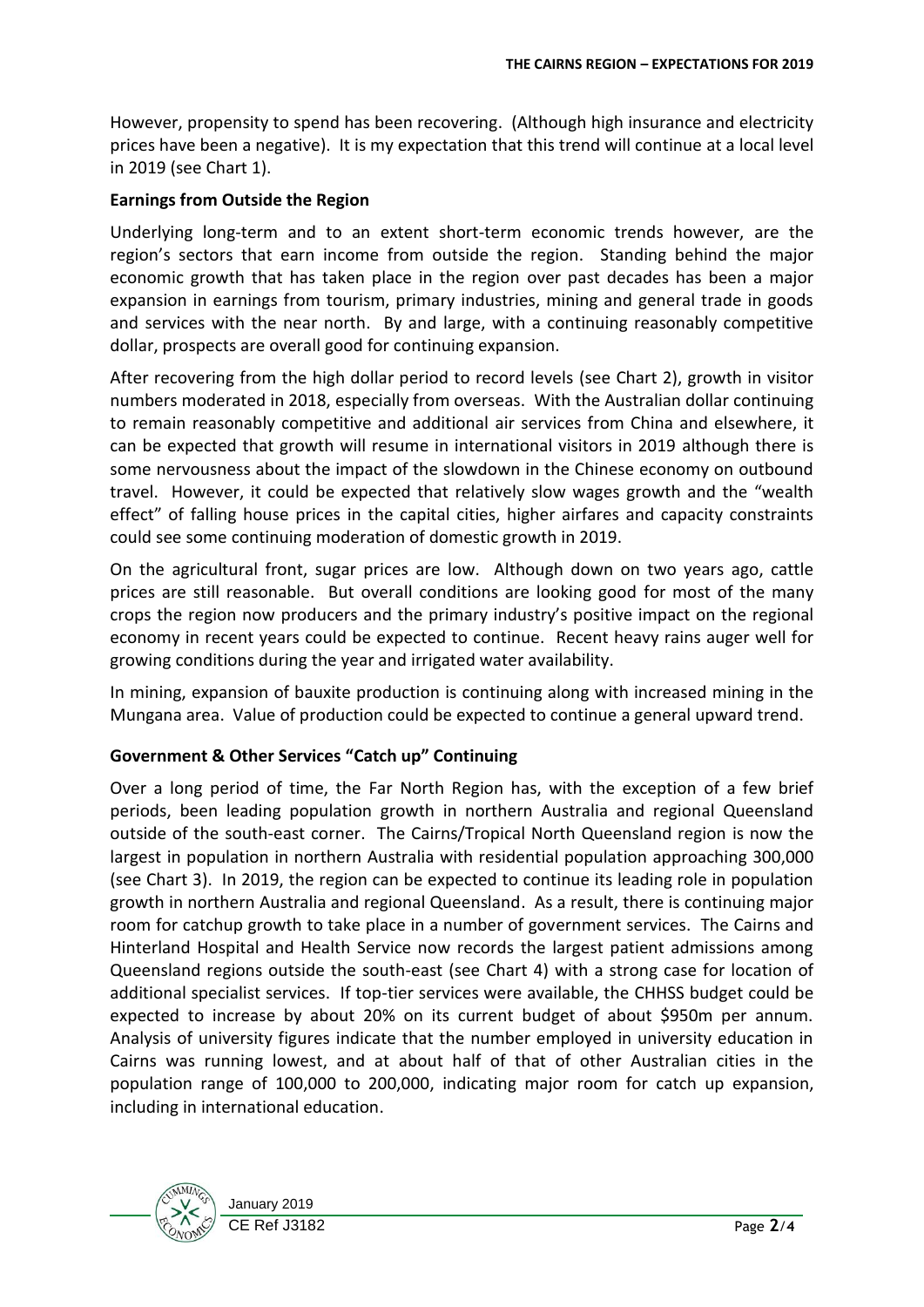The region's growing industries are also leading to the city developing as the largest marine servicing centre in the North and the immediate South-West Pacific area and by far the largest aviation servicing centre, with growth in activity now spreading out from Cairns airport to other centres like Mareeba.

This leading role in the North and generally in regional Queensland is now very evident in cultural and creative industries with growing activity evident in these fields. Expanding activity in all these sectors is helping underpin continuing growth of the economy.

## **Overall Positive**

Thus, the picture overall is positive but with some patchiness. Private capital spending is being held back by restraints in bank finance but 2019 will see a long overdue rise in government funded projects. There are some negatives around for the tourism and primary industries that will tend to moderate growth in earnings. However, consumption expenditure by residents can be expected to be positive and growth in a number of the major service sectors including health, education, marine and aviation servicing will help ensure that the region's economy continues its forward momentum.